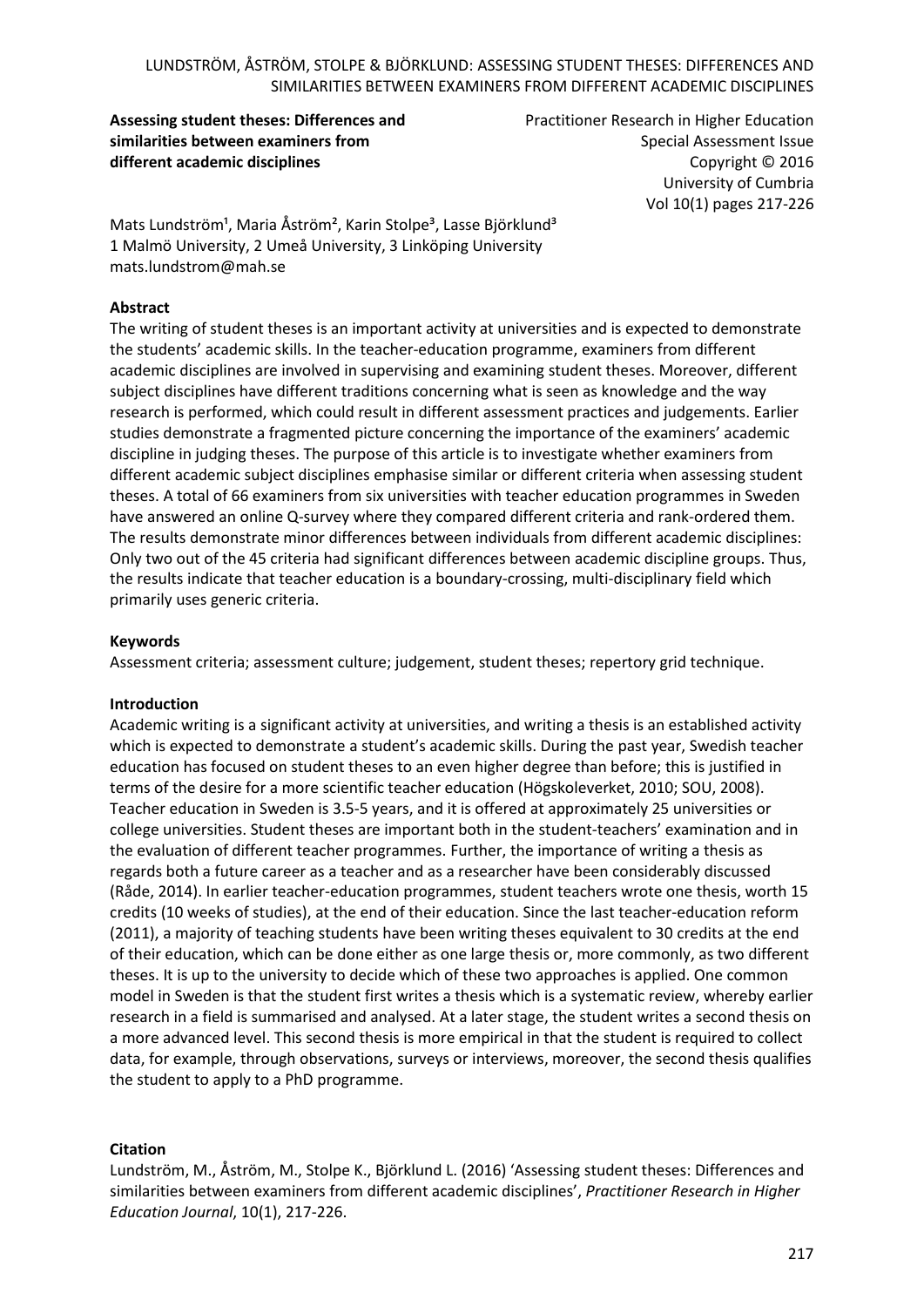This increasing number of student theses written in teacher-education programmes necessitates more supervisors and examiners. Traditionally, teacher education in Sweden consists of supervisors and examiners from different academic disciplines: for example, pedagogy, science, social science, psychology, sociology, mathematics and modern languages. The mix of academics from different disciplines has risen even more since the last teacher-education reform. These different subject disciplines have different traditions concerning what is seen as knowledge and the way research is performed (Schwab, 1964; Scriven, 1964). Moreover, it is worth noting that while some of supervisors and examiners have, themselves, graduated from a teacher-education programme, others have not. The differences between disciplines might result in diverse views concerning what constitutes a good student thesis, something which could undermine their trustworthiness among students. Consequently, since student theses are seen as an important factor in measuring the quality of an education, it is fundamental that all assessors and examiners of student theses have a similar view of the assessment criteria. Therefore, the purpose of this article is to investigate whether examiners from different academic disciplines emphasise similar or different criteria when assessing student theses.

#### **Earlier research concerning assessment of student theses**

An examiner's disciplinary background is often regarded as an important factor in the examination of theses. Becher (1994) describes disciplinary differences with different cultural characteristics, building his argumentation on 350 interviews with respondents from 12 different disciplines (biology, chemistry, economy, engineering, geography, history, law, mathematics, modern languages, pharmacology, physics and sociology). These fields have common points of contact academically; however, they have different traditions regarding knowledge and, by extension, how examination is performed. Moreover, Woolf (2004) states that different academic departments have different cultures that influence the marking process. He conducted a small-scale investigation into the criteria used by a number of different departments for assessing final-year project modules in business and history as well as other written history assignments. However, when investigating the marking criteria, Woolf (2004) found that they might not be distinctly subject-specific in some departments, and he suggests that this could be explained by the fact that, in these departments, generic criteria are viewed as the best way to judge a thesis. Similarly, other studies have revealed small differences in how examiners judge theses; for example, Bettany-Saltikov, Kilinc and Stow (2009) found high inter-reliability between examiners from different disciplines. The examiners in their study assessed master's-level essays and used general, overarching criteria based on academic practices that all in the profession might recognize: use of evidence; technical referencing; clear, logical communication and relevance. However, with only four respondents, the study was limited. Similarly, Kiley and Mullins (2004) did not find any differences in examination practice that could be explained by disciplinary background. Even when the examiners' marking process reflected their disciplinary background, it did not result in any differences in judgement.

Some studies give a mixed picture of the importance of disciplinary background. Ekbrand et al. (2014) conducted a study based on written evaluations which were provided by graders as part of the examination process of theses from a teacher-education programme in Sweden. The results show that inter-examiner differences are substantial and much greater than both inter-departmental differences and inter-faculty differences. However, there are substantial inter-faculty differences when it comes to what the examiners gave the students in terms of imperatives, questions and explanations. As regards criteria-codes, examiners from the sciences stood out as more interested in questions about analysis compared to examiners from the social sciences or the humanities; on the other hand, the preoccupation with methodology and aim was characteristic of the social sciences. The authors draw the conclusion that the subcultures of departments or faculties do not significantly impact the assessment practice. Although, the differences between examiners in the same department overshadow inter-departmental differences.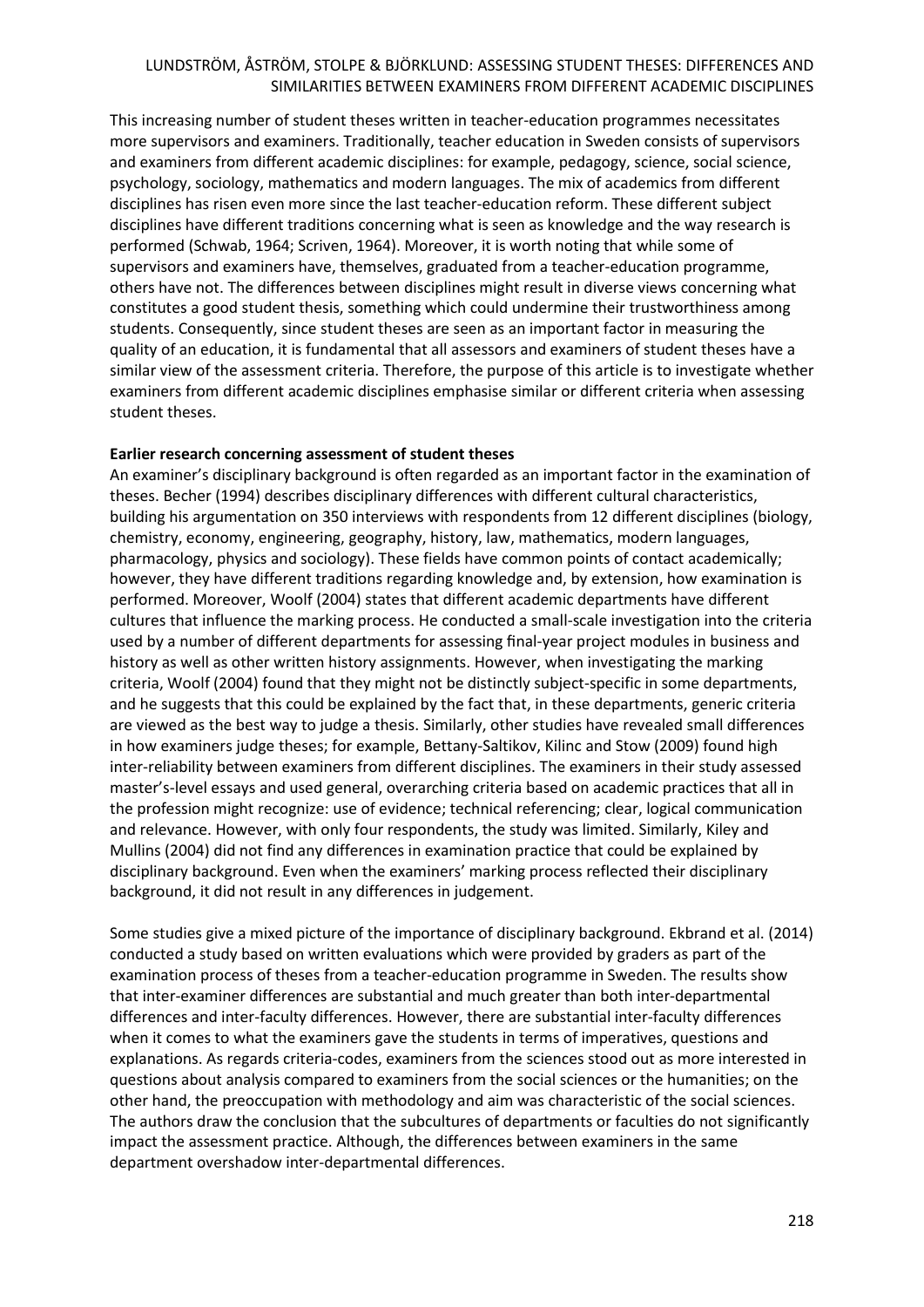Some studies are more in line with Becher's (1994) view of cultural characteristics and have reported differences between examiners from different traditions. A study by Erixon (2011) explores the perceptions of researchers from different scientific and scholarly areas about scientific and scholarly writing. The study included interviews with 12 researchers in four different faculties – Arts, Social Sciences, Science and Technology, and Medicine – at a Swedish university. Erixon (2011) uses an analytical tool based on Biglan's (1973) and Becher's (1994) four intellectual clusters: hard pure (natural) science, soft pure (arts and social) sciences, hard applied (engineering) sciences and soft applied (education) sciences. The findings suggest that researchers in the applied sciences regard writing as having a mediating and creative function for research, while pure scientists view writing as based on epistemology that does not attribute a mediating function to language (Wertsch, 1998). The study also indicates that applied-science researchers (i.e., those with professional education of various kinds) are positioned at the interface between disciplines and individuals as social beings and that they operate as epistemological boundary-crossers for the faculties (Erixon, 2011).

Suto and Greatorex (2008) have demonstrated how examiners from different disciplines (business and mathematics) employ different strategies when they assess written examinations. Examiners with mathematics backgrounds used diverse strategies to a greater extent, mixing intuitive methods with more evaluative ones. This might be explained by the differences between business and mathematics as fields, but it also raises the question of whether these strategies are used also when examining a student thesis since a student thesis in a teacher programme can represent a combination of different subjects, for instance, pedagogy and science. Similarly, Erixon Arreman and Erixon (2015) have found differences between researchers from different disciplines regarding what they see as a good student thesis. The respondents in this interview study often considered the writing traditions from their own academic disciplines when evaluating the structure of a student thesis in the teacher-education programme.

Research about assessment is not only a matter of what examiners express as important but also a matter of how these expressions get into practice. Bloxham et al. (2015) have demonstrated how experienced examiners from different disciplines judge student work. The 24 examiners from four different disciplines were provided with relevant assessment criteria and five examples of student work from each discipline. Through the use of the repertory grid method, Bloxham et al. found that only one of the 20 assignments was assigned the same rank by all six assessors from the same discipline. All the other assignments were given grades that 'ranked' them against the other assignments in at least three different positions (i.e., best, second best and so on). Nine of the 20 assignments were ranked both best and worst by different assessors. Assuming that the constructs represent examiners' implicit criteria, Bloxham et al. draw the conclusion that although they appear to use similar criteria, in practice, the examiners interpret such criteria differently, and this has the potential to contribute to differences in standards. Moreover, Bloxham et al. conclude that assessors have different expectations as regards the standards required at various levels.

To summarise, earlier studies present a divided view on the importance of examiners' disciplines when assessing theses. On the one hand, a different view of knowledge and culture (Becher, 1994; Woolf, 2004) might result in a different view and practice (Erixon, 2011; Erixon Arreman and Erixon, 2015) or assessment strategy (Suto and Greatorex, 2008). On the other hand, some studies have indicated that differences in how examiners perform assessments are insignificant or non-existent (Bettany-Saltikov et al., 2009; Kiley and Mullins, 2004). Furthermore, some studies have indicated that even when there are some differences, they are not always the result of academic background or faculty affiliation (e.g., Ekbrand, et al., 2014). Bloxham et al. (2015) explain the differences between examiners in terms of different interpretations of criteria and different expectations of required standards. These contradictory results highlight the need for more studies – studies that investigate disciplinary background and view of criteria. The use of criteria is common at many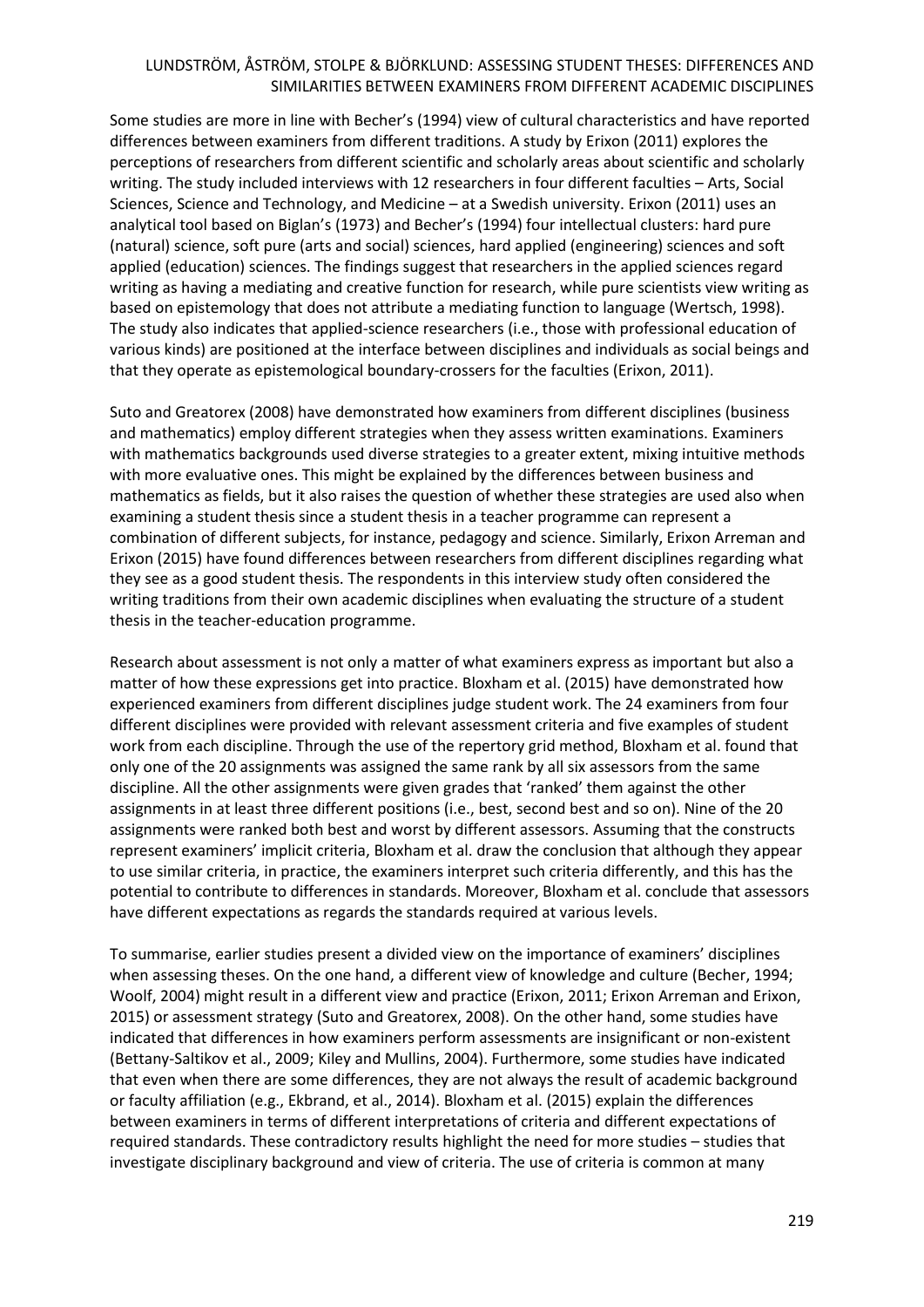universities and is part of the practice among examiners at these universities, which makes the focus on criteria even more relevant.

#### **Research questions**

This study poses the following questions: Which criteria are emphasised among examiners from different academic disciplines when examining student theses? How can the similarities and differences between the examiners be explained?

#### **Method**

Data was collected through an online Q-survey used in Q-methodology (Brown, 1997; Stephenson, 1953). In a Q-survey, the informant has to take a stance on a number of different criteria and rankorder them. The criteria in this Q-survey were generated through interviews with 19 respondents who have experience as examiners of student theses. The respondents were from three different universities in Sweden and chosen to represent different experiences as examiners and different PhD subjects. The interviews were conducted a couple of months before the Q-survey, and the purpose of these interviews was to identify the criteria used by examiners in teacher-education programmes. The interviews were individual and carried out using a combination of Comparative Judgement (Pollit, 2012; Thurstone, 1927) and Repertory Grid Technique (RGT) (Björklund, 2008; Kelly, 1955). In the Comparative Judgement, five to seven student theses, written by undergraduate students, were compared pair-wise. Comparative judgment was proposed by Louis Thurstone as a method for constructing a ranking-scale based on direct comparisons of pairs of objects. Pollit et al. (2012) introduced this method to educational assessment in England in 1993, and it has since become the regular experimental method for comparing standards.

In the RGT interviews, the respondents received the task of choosing five to seven student theses (same as above) that they had read before the interview (they could choose theses which they had supervised or examined). During the interview, the interviewer randomly picked three of the student theses and asked the informant to pick one that differed from the other two. Thereafter, the interviewee was questioned about the way in which this particular thesis differed from the other two. This difference was then established as a construct/criterion. The methodology of the project is more accurately described in Björklund, Stolpe and Lundström (2016). During the interviews, 92 different criteria were mentioned. Several of them were similar, although not exactly the same. Two of the article's authors then categorised and reduced the number of different criteria to 52. The criteria were mainly traditional ones which can be found in many universities' assessment guidelines or matrices. The criteria that were similar, but not exactly the same, were reduced or merged. For example, *scientific foundation* and *good research anchoring* were merged into *research anchoring*. The criteria *good literature* was reduced since *relevant literature* already was a criterion. In the final construction of the Q-survey, seven more criteria were reduced or merged in a similar way to make the survey more manageable for the respondents. This done in the same way as the earlier criteria reduction. For instance, *discussion about research ethics* was reduced since *research ethics* was already one of the criteria. The authors then categorised the remaining 45 criteria into main categories: *relation to research, definition of research scope, theory, method, language and formalities, performance and conclusions, general totality* and *miscellany*. These main categories have been used in earlier studies concerning student theses (Högskoleverket, 2006; Råde, 2014). The 45 criteria were analysed in another part of the project and compared with the official criteria of the universities involved in the study; this official criteria can be described as generic criteria (Lundström et al., submitted).

The Q-survey was divided into two steps. In the first step, the respondents had to sort the 45 criteria into three piles: very important, important and less important. In the next step, they had to sort the same criteria further: from -5 to +5 on an 11-grade scale. It was not possible for them to rank all criteria highly; they were forced to spread the criteria evenly below a Gaussian border. This forced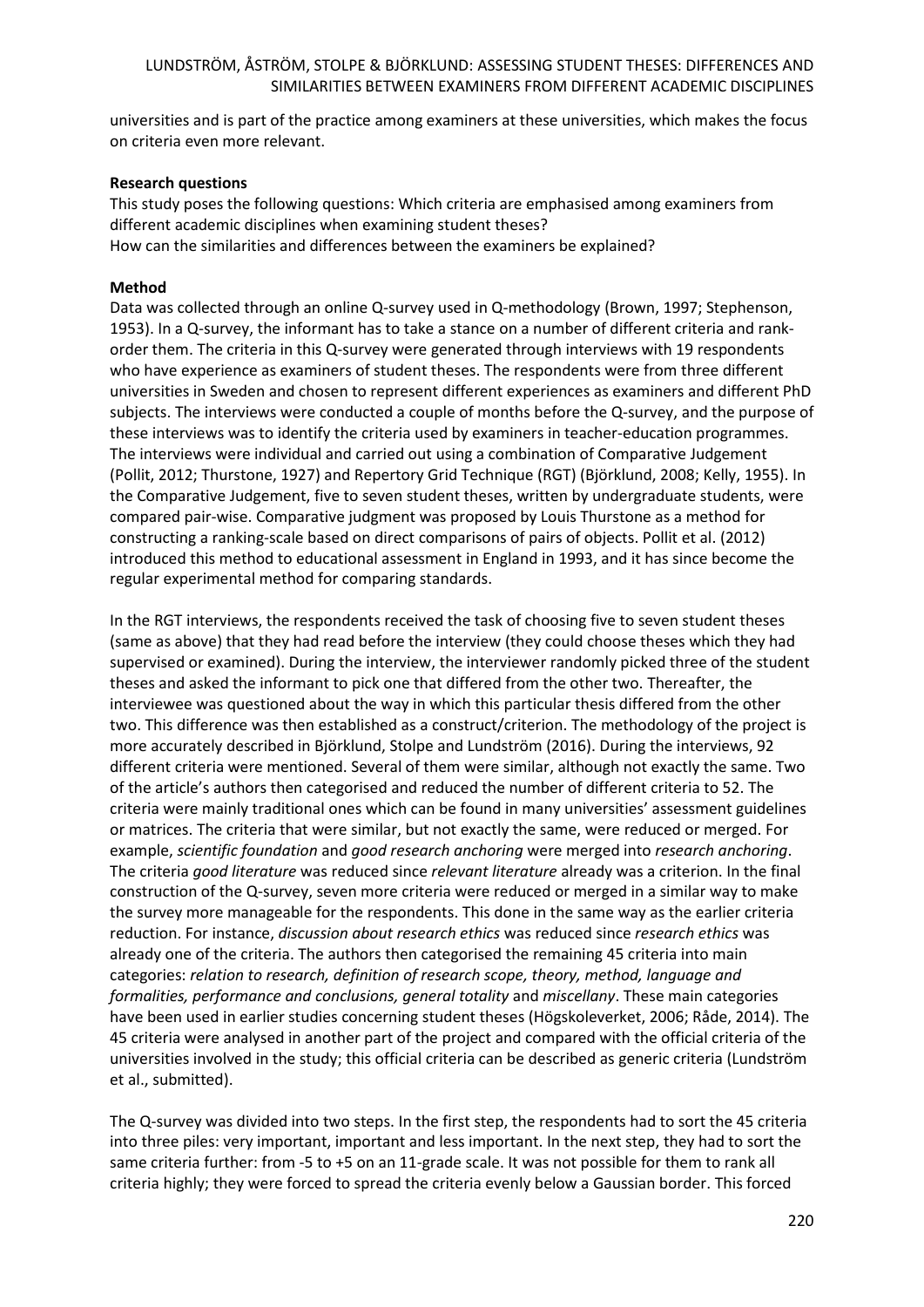the respondents to really consider which criteria they found most important and to always compare with the neighbouring criteria. A pilot survey was constructed and tested on nine respondents. Since this pilot study did not lead to any questions from the respondents, no changes were made to the survey.

The survey was conducted online and sent out to 179 respondents, including those from the RGT interviews, at six different universities in Sweden. The majority of the respondents came from three different universities that have a large number of teaching students, and all the respondents were recognised as examiners of student theses. After three weeks, a reminder was sent out to those who had not answered the survey. In the end, 66 respondents had answered the Q-survey, which gives a respondent rate of 36.9%. A loss analysis of the individuals who did not answer the survey was made. Background variables such as sex, university, experience as tutor and examiner, teacher education and academic discipline (PhD subject) were also collected through the survey. None of these variables were over-represented in the analysis of loss. The examiners were divided into three groups based on the subject of their PhD: group 1, science, mathematics or psychology; group 2, pedagogy or other educational science; and group 3, any other subject (e.g., history or ethnology). Four of the respondents did not have a PhD degree. The respondents had different experience as examiners, from one year of experience supervising or examining less than 10 student theses to over 20 years of experience supervising or examining over 100 student theses.

#### **Ethical approval**

The interviews and the online survey were voluntary. The identities of all the respondents, both from interviews and the survey, are confidential; only the four researchers conducting the project know the respondents' identities. All the examiners interviewed with RGT signed a consent document.

#### **Analysis**

Data from the Q-survey was analysed using traditional measure theory using SPSS (Statistical Package for the Social Sciences). The results from the Q-analysis are also described and reported in Stolpe et al. (in preparation). The scale in the initial survey  $(-5 \text{ to } + 5)$  was reconstructed and translated to a scale of 0 to 10 to make calculations easier. Mean values, standard deviations and significances were calculated both for each of the 45 criteria and for the eight main categories involving more than one criterion (Edling and Hedström, 2003; Robson, 2002). The main categories include various numbers of criteria (3–8). In order to investigate whether some particular criterion or main category was more important for examiners from a particular academic discipline, the mean value, standard deviance and significance of all 45 criteria were analysed for each of the groups described above through analysis of variance (ANOVA).

The majority of the criteria can be described as generic criteria (Woolf, 2004). This is in line with Erixon's (2011) description of professional education as an epistemological boundary crosser for the faculties.

#### **Results**

In Table 1, the means values and standard deviations of the eight main categories are presented.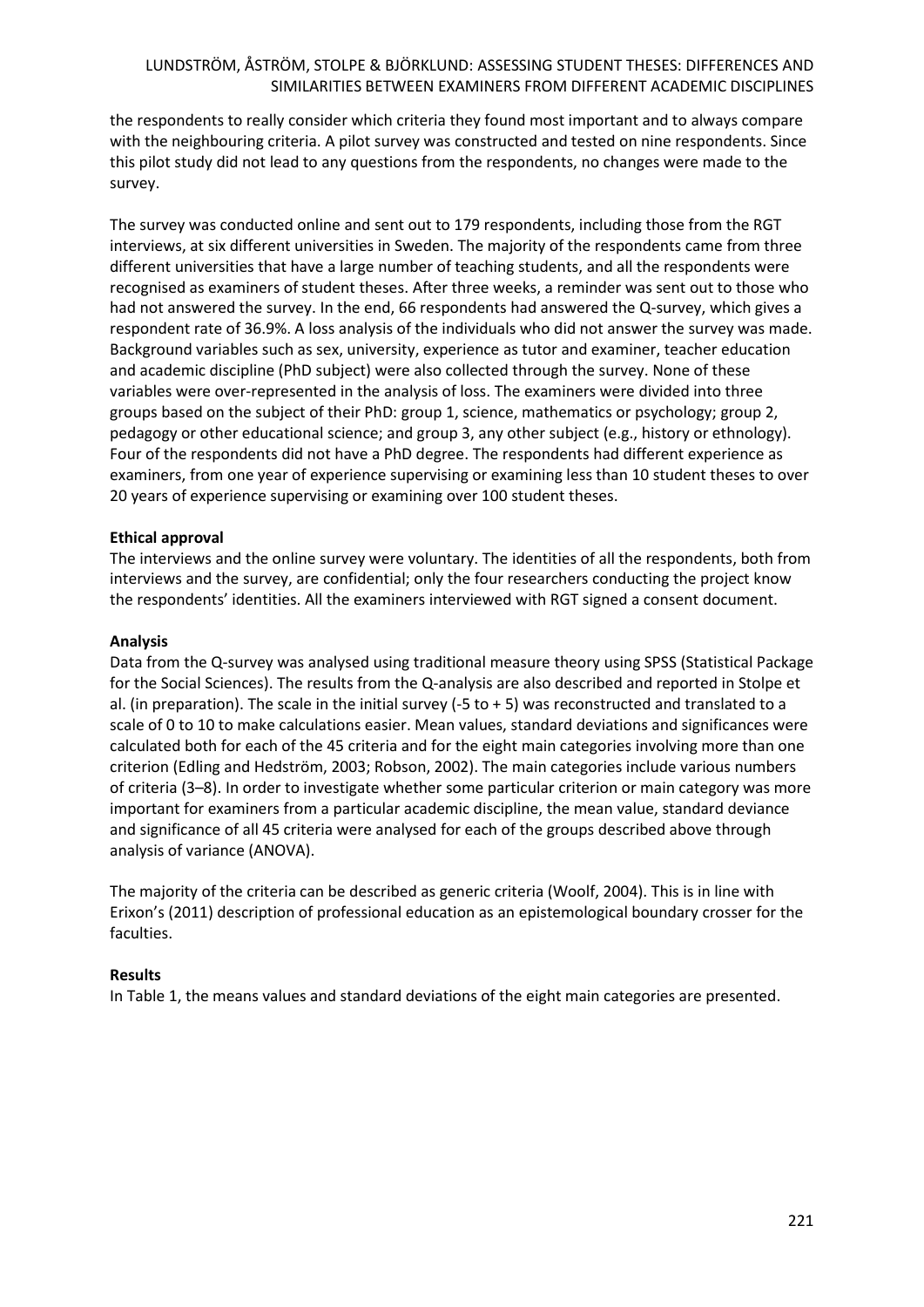| <b>Main category</b>               | <b>Mean</b> | Std dev |
|------------------------------------|-------------|---------|
| <b>Relation to research</b>        | 3.68        | 0.68    |
| Definition of research scope       | 6.29        | 1.26    |
| <b>Theory</b>                      | 7.08        | 1.39    |
| <b>Method</b>                      | 5.55        | 1.03    |
| Language and formalities           | 4.82        | 1.16    |
| <b>Performance and conclusions</b> | 7.37        | 0.82    |
| <b>General totality</b>            | 3.88        | 0.61    |
| <b>Miscellany</b>                  | 3.60        | 0.76    |

**Table 1.** Main categories' mean values and standard deviations.

As we can see in Table 1, the traditional main categories – *performance and conclusions*, *theory* and *definition of research scope* – are ranked as most important for examiners according to the mean values. However, it is less important to *relate to research* or to have correct *language and formalities*, which are also traditional categories in assessing theses. *General totality* and *miscellany* are ranked low according to the mean value.

**Table 2.** Mean values and standard deviation for three groups of examiners from different academic disciplines.

| Group                   |         | Group 1 | Group 2 | Group 3 | Total    |
|-------------------------|---------|---------|---------|---------|----------|
|                         |         | $N=10$  | $N=23$  | $N=29$  | $N = 62$ |
| <b>Relation to</b>      | Mean    | 3.86    | 3.85    | 3.49    | 3.68     |
| research                | Std dev | 0.53    | 0.83    | 0.57    | 0.69     |
| <b>Definition of</b>    | Mean    | 6.07    | 5.88    | 6.59    | 6.25     |
| research scope          | Std dev | 1.18    | 1.43    | 1.06    | 1.26     |
| <b>Theory</b>           | Mean    | 7.35    | 6.74    | 7.17    | 7.04     |
|                         | Std dev | 1.11    | 1.36    | 1.51    | 1.40     |
| <b>Method</b>           | Mean    | 5.24    | 5.87    | 5.54    | 5.62     |
|                         | Std dev | 1.03    | 1.27    | 0.78    | 1.03     |
| Language and            | Mean    | 4.28    | 4.85    | 5.02    | 4.82     |
| formalities             | Std dev | 0.81    | 1.38    | 1.12    | 1.20     |
| Performance and         | Mean    | 8.00    | 7.02    | 7.38    | 7.35     |
| conclusions             | Std dev | 0.68    | 0.90    | 0.70    | 0.83     |
| <b>General totality</b> | Mean    | 3.80    | 4.03    | 3.79    | 3.88     |
|                         | Std dev | 0.79    | 0.59    | 0.58    | 0.62     |
| <b>Miscellany</b>       | Mean    | 3.55    | 3.67    | 3.57    | 3.60     |
|                         | Std dev | 0.59    | 0.81    | 0.80    | 0.77     |

Means and standard deviations for both criteria and categories were calculated with the help of SPSS. An analysis of variance was made to investigate whether any differences between the mean values between the groups were significant. If we compare how individuals from different academic disciplines answered, there is only one significant result ( $p= 0.006$ ) where academic discipline matters (i.e., if the examiner was in group 1, 2 or 3 described above). The group comprised of individuals who have a PhD degree in mathematics, science or psychology (group 1) emphasises *performance and conclusions* compared to individuals with degrees in other academic disciplines (group 2 and group 3) as shown in Table 2. The mean value for the math/sci/psy-group (group 1) was 8.00 compared to a mean of 7.02 in group 2 and a mean value of 7.38 in group 3 for this category. No significant differences were noticed in the analysis of the rest of the main categories. This result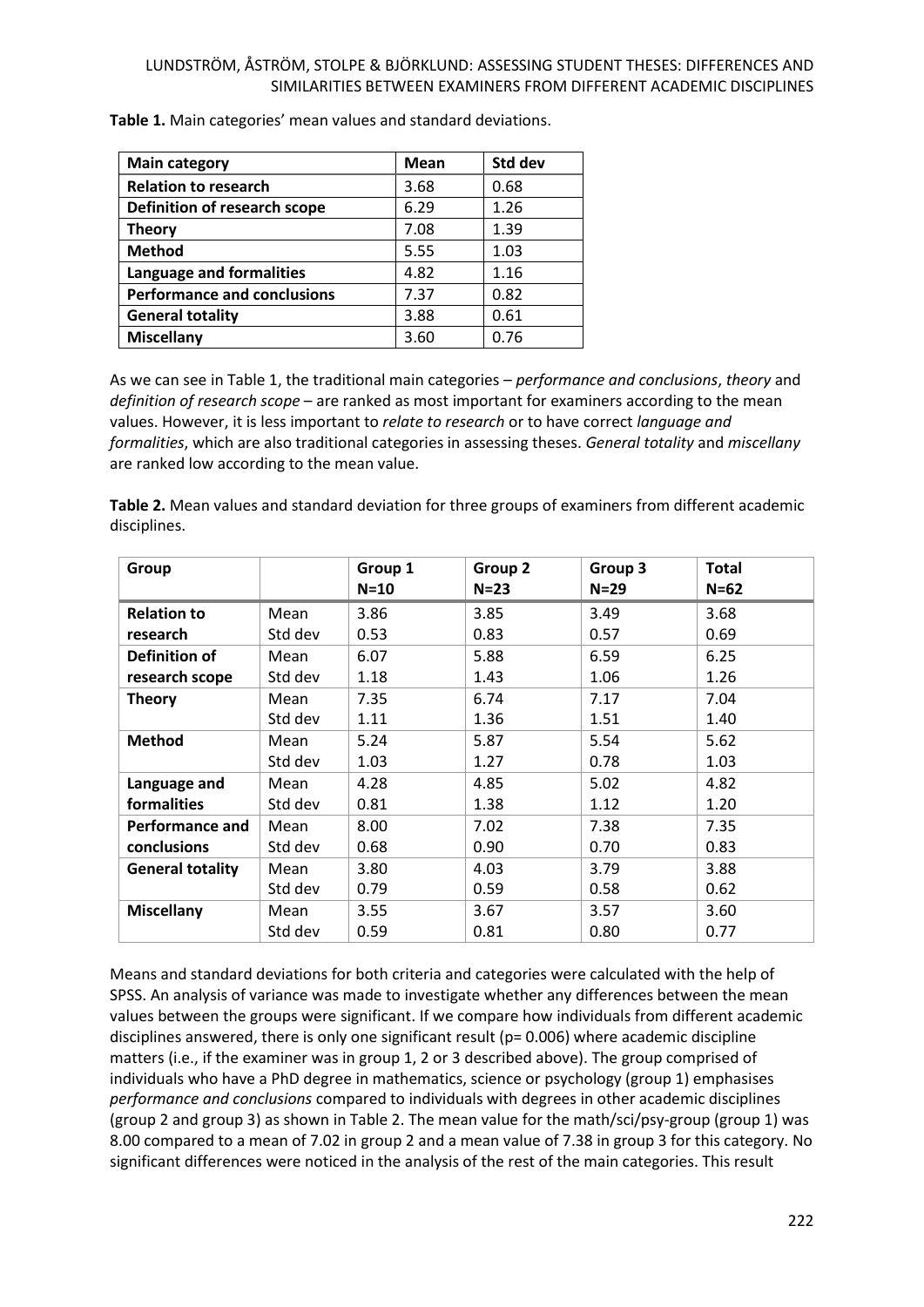indicates that examiners from different academic disciplines emphasise similar parts of a student thesis. The rather low standard deviations indicate small differences within and between the groups. The main categories include various numbers of criteria (3-8). To investigate whether some criteria were more important for examiners from particular academic disciplines, the means of all 45 criteria were analysed for all three groups. The analysis indicates insignificant differences between examiners from different disciplines. In only two of the 45 criteria could any significant differences (p≤0.05) be found. The group of individuals that have a PhD degree in pedagogy and subject didactics (group 2) emphasise *transparent method*. *Substantiated conclusions* are important for the math/sci/psy group (group 1) and for those who do not have a PhD. These results indicate that academic discipline does not play a significant role in the selection of criteria examiners think are important in a student thesis.

The majority of the eight main categories in Table 1 consist of traditional criteria such as *connections to research*, *researchable purpose*, *use of theory* and *appropriate choice of method*. There are two main categories which are different and consist of more non-traditional criteria: *general totality* and *miscellany*. As examples of criteria from the category *general totality*, we can take *low degree of normativity* and *gender perspective*, and from the category *miscellany*, we can take *exciting and strong narrative voice*, *low degree of normativity* and *gender perspective*. If we look at Table 1, we can see that both *general totality* and *miscellany* are ranked low (3.88 and 3.60). This result indicates traditional criteria as more important than non-traditional ones and applies to all three groups in the study.

One criterion is strongly related to student teachers' future careers. The criterion vocational relevance investigates whether the examiners see the involvement of upcoming teacher practice as important in the student thesis. The mean value for the criterion was 4.63, and the standard deviation was 2.24, which demonstrates that, according to the respondents, vocational relevance is not so important in a student thesis.

The data from the Q-survey has also been analysed to investigate differences which can be explained by the examiner's experience or university. No significant differences could be detected. These results will be presented in Stolpe et al. (in preparation).

#### **Discussion**

Our results demonstrate small differences between examiners from different disciplines. Significant differences are detected only in one of eight main categories and two of 45 criteria, which can be regarded as minor differences between examiners. On the one hand, academic discipline has often been viewed as important in its own assessment practice (e.g., Becher, 1994; Erixon, 2011; Erixon and Arreman, 2015; Erixon, 2015; Suto and Greatorex, 2008; Woolf, 2004), which should be related to and explained by culture and traditions within different academic fields. On the other hand, Kiley and Mullins (2004) found no examination-practice differences that could be explained with disciplinary background, which is more similar to the results in our study. Our results are between these two extremes, with only minor differences when we compare examiners from different academic disciplines. The main difference we found (in emphasising *performance and conclusions* among examiners from the sciences) is in line with the results of Ekbrand et al. (2014), who found that examiners from the sciences stand out as more interested in questions about analysis. *Analysis* was, in our study, one of the criteria in the main category *performance and conclusions*. All three groups in our study emphasised traditional criteria more than non-traditional ones, demonstrating that none of the three groups representing different academic disciplines depart from what is traditionally regarded as important in a student thesis.

The examiners' experience – how long they have worked at universities with teacher-education programmes and how many student theses they have examined – differs markedly. Although they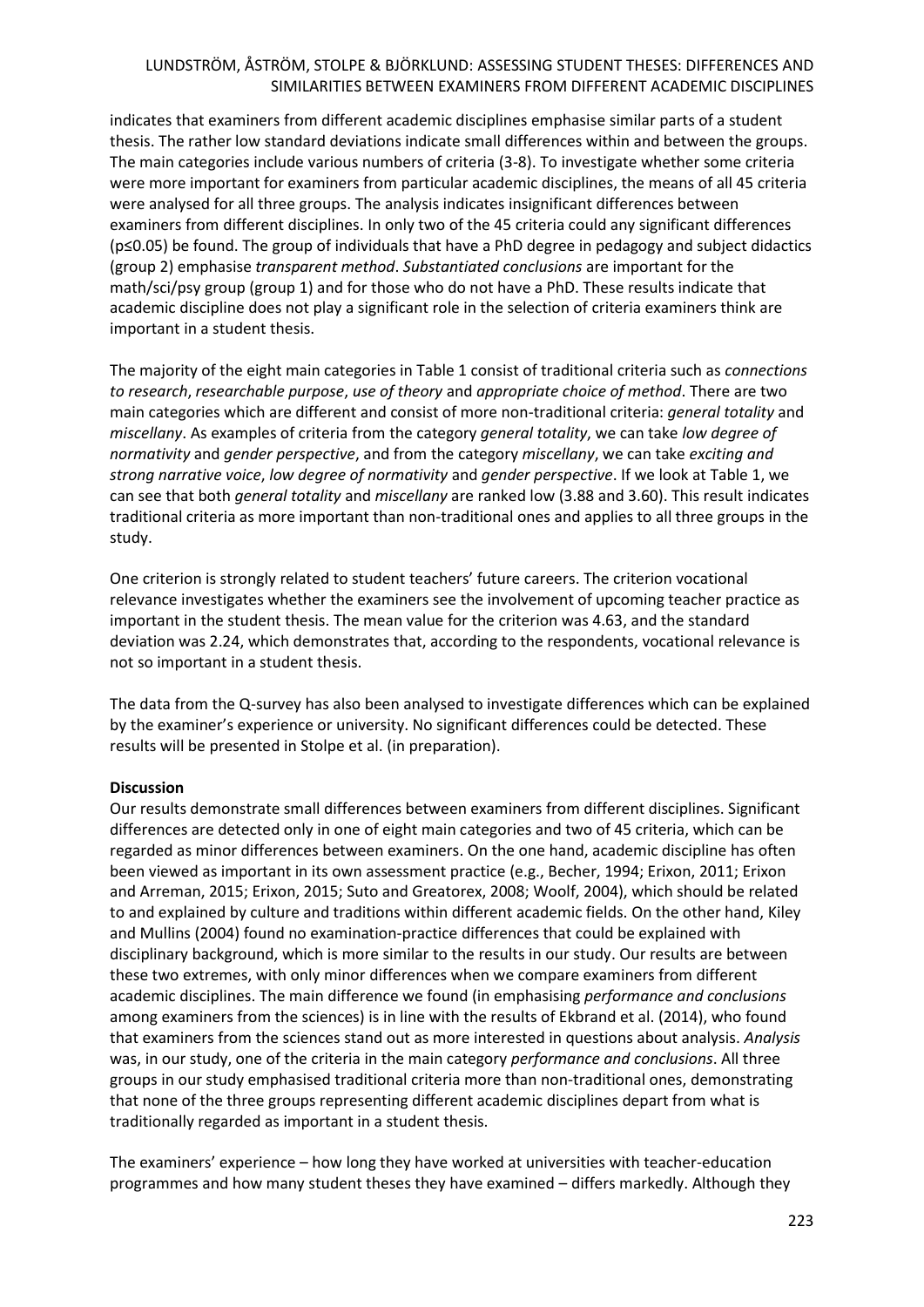have different experience levels, one explanation of our results could be that a common understanding and assessment practice will quickly evolve in a university with a teacher-education programme. However, the respondents in the study came from different universities, and even within a university, several departments are involved in the student theses. Ekbrand et al. (2014) have demonstrated how differences between examiners in the same department overshadow the differences between departments. Similarly, it was not possible to detect significant differences between departments or universities in our study (Stolpe et al., in preparation).

The small differences between examiners from different academic disciplines might be explained by the fact that the main categories and criteria can be regarded as general and not subject-specific. Woolf (2004) and Bettany-Saltikov, Kilinc and Stow (2009) have earlier demonstrated small differences in assessment between examiners from different academic fields when the criteria are general. Erixon's (2011) description of educational sciences as cross-boundary and positioned at the interface between other disciplines may lead to a view whereby general or more overarching criteria are used. A preliminary analysis of the official criteria at the different universities represented in this study show that general criteria appear to be common at Swedish universities with teachereducation programmes. This might lead to small differences in emphasised criteria between examiners at a teacher-education programme. Despite the fact that the students are becoming teachers, the criterion vocational experience is ranked low, although there is some disagreement. The majority of the examiners regard the student thesis as a general academic performance. According to them, the connection to future work is not so important.

One weakness of this study is that answering a query is not the same as assessing theses in real life. However, similar to Bloxham et al. (2015), we contend that ranking data can be considered to provide a broad picture of examiners' views. Nevertheless, this study indicates that academic discipline is not the most important factor in explaining differences in examiners' assessment practices; rather, the differences which have been reported (Erixon and Arreman, 2015; Erixon, 2015; Suto and Greatorex, 2008) might be explained in other ways. Bloxham et al. (2015) suggest that although assessors appear to use similar criteria, in practice, they interpret such criteria differently; this has the potential to contribute to differences in standards. They mean that a personalized *standard framework* (Bloxham, Boyd and Orr, 2011) is developed in the individuals who engage in reading student work. This standard framework is dynamic and influenced, but it is not determined by subject discipline norms (Shay, 2005). We think this suggestion about an individual standard framework is interesting, and it erases some of the differences between different academic disciplines concerning what is regarded as important. If we combine the individual standard framework (Bloxham, Boyd and Orr., 2011) with Erixon's (2011) suggestion about professional education as an interface between the disciplines and as epistemological boundary-crossers for the faculties, an explanation to the small differences between different groups in our study could be provided. We suggest further studies that investigate examiners' explicit criteria during assessment. One such study has been reported in this project (Björklund, Stolpe and Lundström, 2016, in which examiners ranked student theses using a combination of Comparative Judgement (Pollit, 2012; Thurstone, 1927) and Repertory Grid Technique (RGT) (Björklund, 2008; Kelly, 1955). Another possible study would be to examine similarities and differences in views between supervisors and examiners of the same student thesis and in this way investigate how the supervising process affects judgement of a student thesis.

#### **Acknowledgements**

This research project has been funded by the Swedish Research Council.

#### **References**

Becher, T. (1994). The significance of disciplinary differences. *Studies in Higher Education. , 19* (2), 151-162.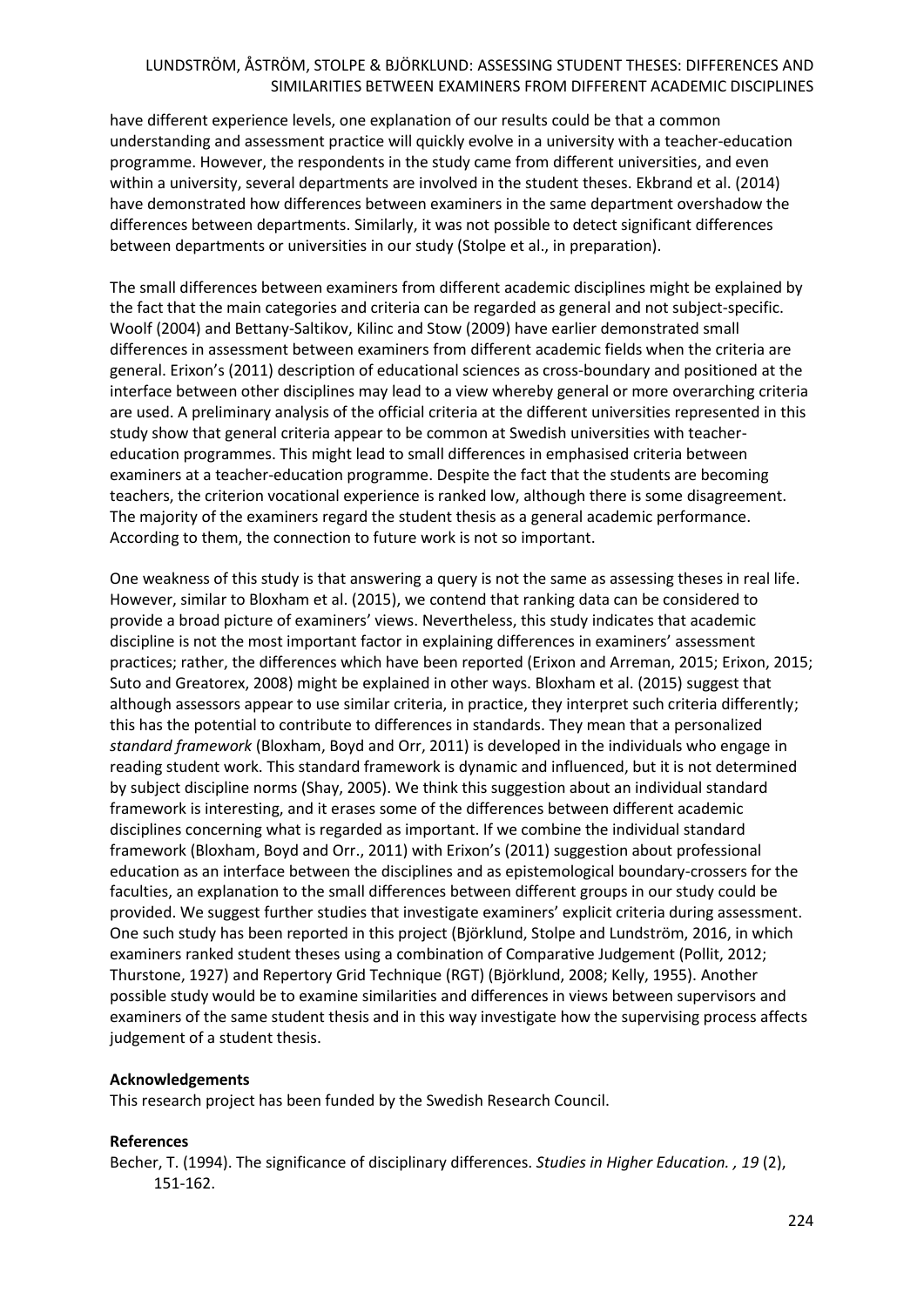- Bettany-Saltikova, J., Kilinc, S., & Stowc, K. (2009). Bones, boys, bombs and booze: an exploratory study of the reliability of marking dissertations across disciplines. *Assessment & Evaluation in Higher Education, 34* (6), 621–639.
- Biglan, A. (1973). The characteristics of subject matter in different scientific areas. *Journal of Applied Psychology 57*, 195-203.
- Björklund, L. (2008b). The Repertory Grid Technique: Making Tacit Knowledge Explicit: Assessing Creative work and Problem solving skills. In H. Middleton (Ed.), *Researching Technology Education: Methods and techniques.* Netherlands,: Sense Publishers.
- Björklund, L., Lundström, M. & Stolpe, K. (2016). Making tacit knowledge explicit. Three methods to assess attitudes and believes. Published in J. Lavonen, K. Juuti, J. Lampiselkä, A. Uitto & K. Hahl. Science Education Research: Engaging learners for a sustainable future. *E-proceeding from ESERA*, 2015.
- Bloxham, S., Boyd, P., & Orr, S. (2011). Mark my words: the role of assessment criteria in UK higher education grading practices. *Studies in Higher Education, 36*(6), 655-670.
- Bloxham, S., den-Outer, B., Hudson, J., & Price, M. (2015). Let's stop the pretence of consistent marking: exploring the multiple limitations of assessment criteria,. *Assessment & Evaluation in Higher Education*. doi: 10.1080/02602938.2015.1024607
- Brown, S. R. (1997). The History and Principles of Q Methodology in Psychology and the Social Sciences. Retrieved 090115 from<http://facstaff.uww.edu/cottlec/QArchive/Bps.htm>
- Edling, C., & Hedström, P. (2003). *Kvantitativa metoder. Grundläggande analysmetoder för samhällsoch beteendevetare*. Lund: Studentlitteratur.
- Ekbrand, H., Gunnarsson, A., Jansson, M., & Carle, J. (2014). *Assessment in higher education: exploring the gap between standards and idiosyncrasies.* Paper presented at the Sociologidagarna, Göteborgs universitet.
- Erixon Arreman, I., & Erixon, P.-O. (2015). The degree project in Swedish Early Childhood Education and Care - what is at stake? *Education Inquiry, 6*(3), 309-332.
- Erixon, P.-O. (2011). Academic Literacies; Discourse and Epistemology in a Swedish University. *Education Inquiry, 2*(2), 221-238.
- Högskoleverket. (2006). Examensarbetet inom den nya lärarutbildningen. Stockholm.
- Högskoleverket. (2010). Högskoleverkets system för kvalitetsutvärdering 2011–2014. In Högskoleverket (Ed.). Stockholm.
- Kelly, G. A. (1955). *The psychology of personal constructs*. New York: Routledge.
- Kiley, M., & Mullins, G. (2004). Examining the examiners: How inexperienced examiners approach the assessment of research theses. *International Journal of Educational Research, 41*, 121-135.
- Lundström, M., Åström,M., Stolpe, K., & Björklund, L. (submitted). Konsumtionsuppsatser som ny praktik för lärarutbildare. [Student theses as new practice for teacher educators)
- Pollit, A. (2012). Comparative judgement for assessment. *International Journal of Technology and Design Education, 22*, 157-170.
- Robson, C. (2002). *Real World Research. A Resourse for Social Scientists and Practitioner-Researchers* (2nd ed.). Cornwall, UK: Blackwell Publishing.
- Råde, A. (2014). Ett examensarbete för både yrke och akademi En utmaning för lärarutbildningen. *Högre utbildning, 4*(1), 19-34.
- Schwab, J. J. (1964). The structure of the Natural Sciences. In J. C. Parker (Ed.), *The structure of Knowledge and the Curriculum* (Second ed., pp. 31-49). U.S.A: Rand McNally & Company.
- Scriven, M. (1964). The structure of the Social Studies. In J. C. Parker (Ed.), *The structure of Knowledge and the Curriculum* (Second ed., pp. 87-105). U.S.A: Rand McNally & Company.
- Shay, S. B. (2005). The assessment of complex tasks: a double reading. *Studies in Higher Education, 30*(6), 663-679. doi: 10.1080/03075070500339988
- SOU. (2008). *En hållbar lärarutbildning. Betänkande av Utredningen om en ny lärarutbildning (HUT 07)*. (109). Stockholm.
- Stephenson, W. (1953). *The study of behavior: Q-technique and its methodology*. Chicago: University of Chicago Press.